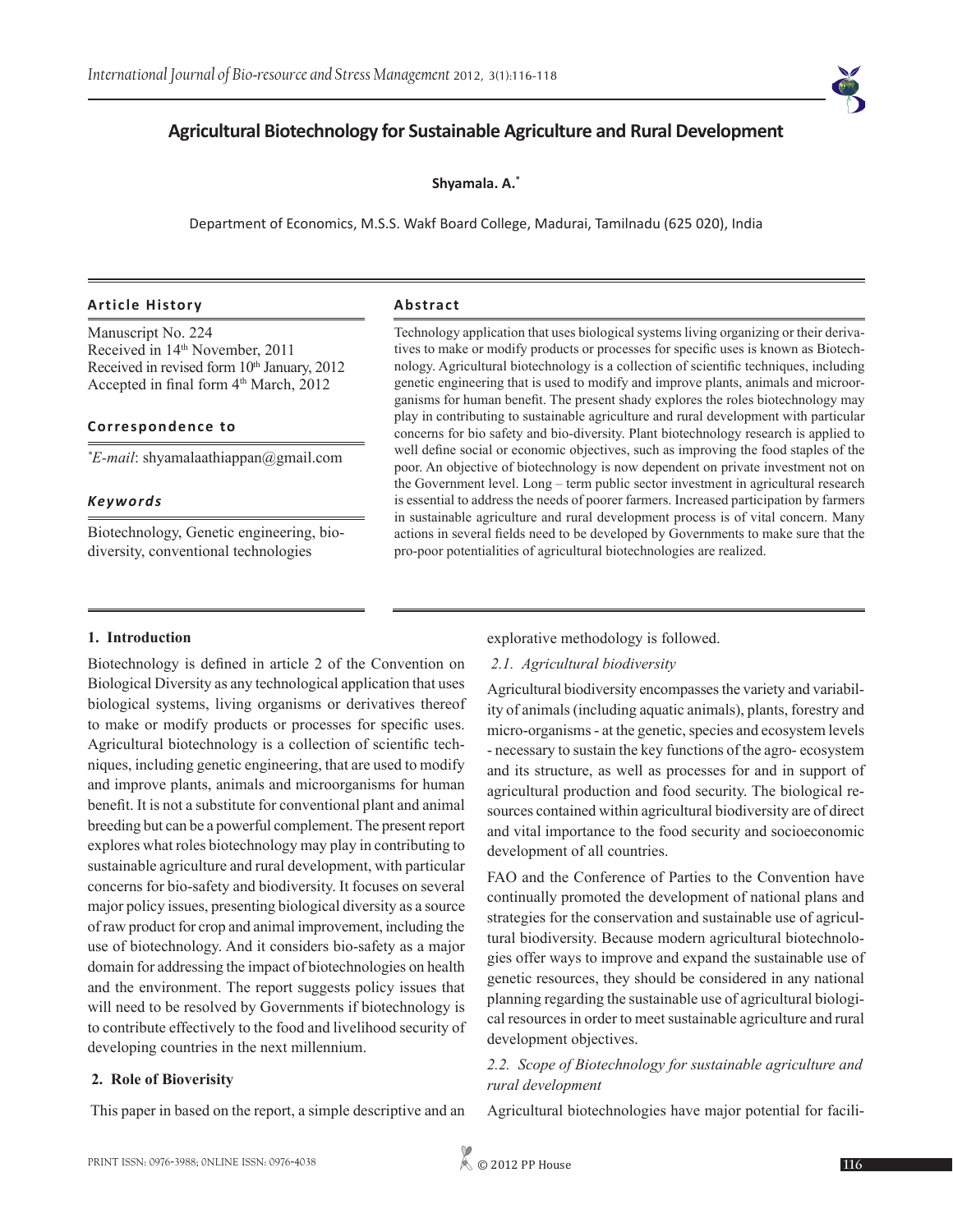tating and promoting sustainable agriculture and rural development. They could also generate environmental benefits, especially where renewable genetic inputs can be effectively used to substitute for dependency on externally provided agrochemical inputs. The fact that genes or genotypes (e.g., varieties, breeds) can constitute locally renewable resources is of profound significance to the further development of sustainable agriculture and rural development However, the power of modern biotechnologies to generate useful genotypes has not yet been harnessed for poorer farmers.

Nevertheless, the extent to which modern biotechnology will contribute to the achievement of food security for all is still an open question. Science alone is unlikely to provide a complete solution to the problems of rural development. There are many processes, factors and socio-economic structures underlying poverty in rural areas, such as lack of access to land and other productive resources, low purchasing power, political powerlessness, fragile environments and distance from markets. Agricultural (or indeed plant biotechnology) research is but one factor which could impact on rural poverty; it is not a panacea for sustainable agriculture and rural development.

Comparative reviews of the state of agricultural biotechnologies in some developing countries have been carried out by the International Service for National Agricultural Research - Intermediary Biotechnology Service, a Consultative Group on International Agricultural Research (CGIAR) centre, and the Organization for Economic Cooperation and Development (OECD), which concluded that the majority of developing countries have limited practical access to the tools and germplasm necessary to apply more sophisticated biotechnology research to their national needs. The barriers to such access are many and include lack of financial, scientific and infra structural resources.

Biotechnology research has not been closely integrated with the problems and constraints confronting low-income farmers in the agricultural sector of developing countries. Biotechnology needs to be focused on some key problems within sustainable agriculture and rural development that historically have not been effectively addressed by conventional technologies.

Governments, scientists, non-governmental organizations, donors and CGIAR will have to consider the development of innovative mechanisms for the transfer of biotechnologies in developing country agriculture. Long-term public-sector funding will be necessary if the dissemination of agricultural biotechnology research is to benefit the poorer strata of society.

Over the longer term, there is little doubt that some biotechnological approaches to agricultural improvement could generate social, economic and environmental benefits if specifically targeted at the specific needs of poorer groups. While a vast range of approaches for the biotechnological improvement of such agronomic traits are either under study or in early development phases, given the current lack of focused public sector support for pro-poor agricultural biotechnology it is unlikely that poorer farmers will have economic access to such improvements in the short term.

A search through the scientific literature on biotechnology reveals a range of agricultural biotechnological research that could impact favorably on all of the priority areas. However, the relevance of uncritically listing all biotechnology research which is under way and might meet sustainable agriculture and rural development objectives should be questioned. The development of a technology does not guarantee its widespread dissemination - especially to poorer social groups. When it comes to food security, it is the practical application of the research that matters, rather than the promise of the "pipeline" research orientation. The agricultural biotechnology research community lacks concrete examples of pro-poor applications of molecular level biotechnology being put to use in farmers fields on a scale necessary to have an impact on rural poverty.

Very few public-sector institutions or organizations are involved in the transfer of appropriate biotechnologies to the crops and farming systems of rural groups in developing countries, reflecting the current bias in agricultural biotechnology research to commercial markets. Internationally, there are only a handful of underfunded agricultural biotechnology initiatives (public or private sector) with an explicit focus on poorer farmers as their primary clients/markets. Some examples are the Center for the Application of Molecular Biology to International Agriculture; the FAO-facilitated Technical Cooperation Network on Plant Biotechnology for Latin America; the International Centre for Tropical Agriculture Cassava Biotechnology Network; and other biotechnology networks created and managed by the CGIAR international centres. Several national Governments of developing countries have good programmes on agricultural biotechnologies, such as Mexico, Argentina, Brazil, China, India and Egypt.

# *2.3. Assessing impacts of biotechnology on health and the environment*

There are concerns about potential risks posed by some aspects of biotechnology. These risks fall into two basic categories: the effects on human and animal health, and the environmental consequences. Caution must be exercised in order to reduce the risk of transferring toxins from one life form to another, of creating new toxins or of transferring allergenic compounds from one species to another that could result in